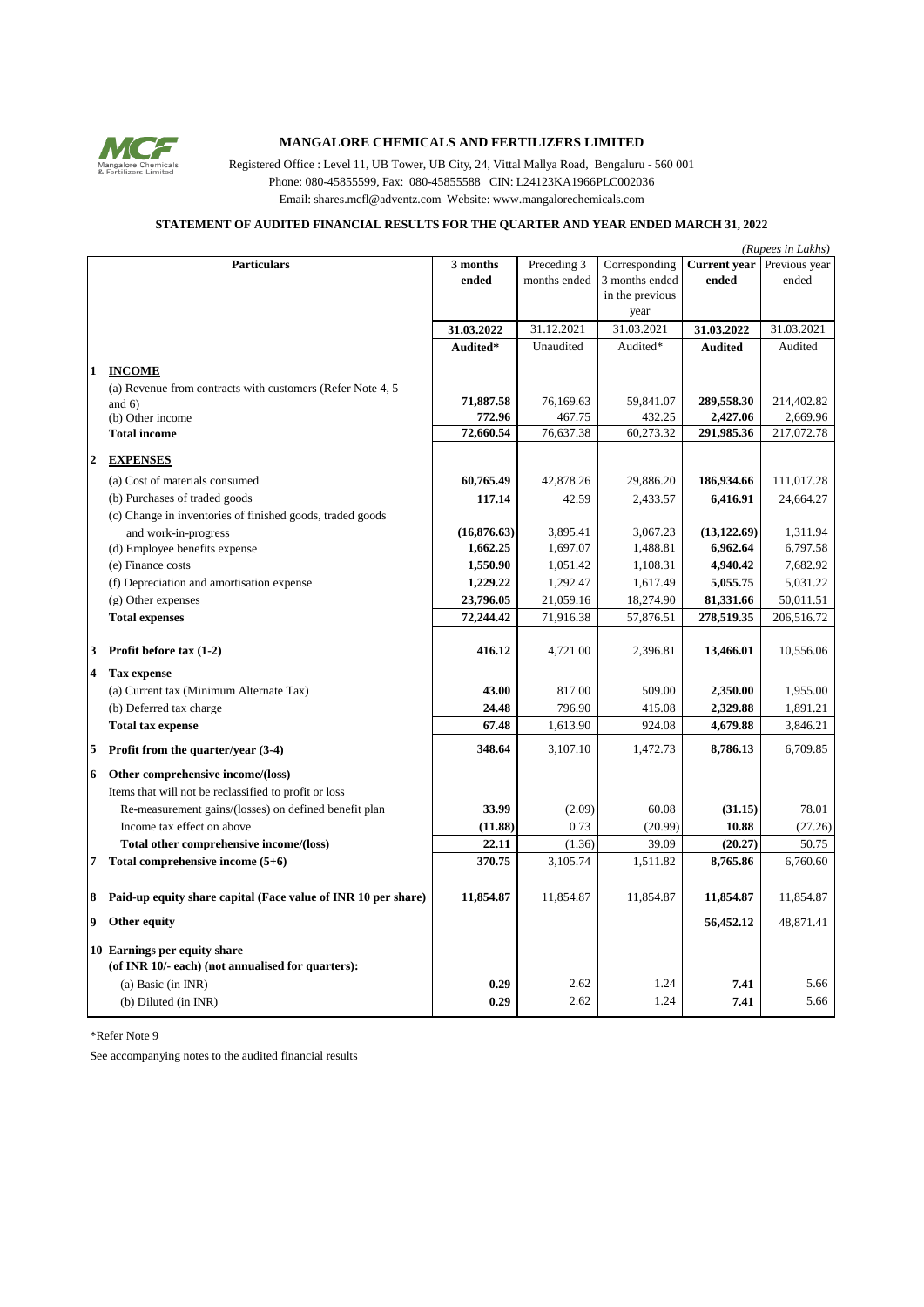## **Statement of Assets and Liabilities**

|                                     |                                                                               | (Rupees in Lakhs) |                        |
|-------------------------------------|-------------------------------------------------------------------------------|-------------------|------------------------|
|                                     |                                                                               | As at             | As at                  |
|                                     |                                                                               | March 31, 2022    | March 31, 2021         |
|                                     |                                                                               | <b>Audited</b>    | Audited                |
|                                     |                                                                               |                   |                        |
| <b>ASSETS</b>                       |                                                                               |                   |                        |
|                                     | <b>Non-current assets</b>                                                     |                   |                        |
| (a)                                 | Property, plant and equipment                                                 | 55,294.34         | 57,779.90              |
| (b)                                 | Capital work-in-progress                                                      | 31,738.51         | 7,826.17               |
| (c)                                 | Right-of-use assets                                                           | 1,859.41          | 1,971.56               |
| (d)                                 | Intangible assets                                                             | 107.91            | 148.95                 |
| (e)                                 | Financial assets                                                              |                   |                        |
|                                     | (i) Others                                                                    | 616.86            | 571.69                 |
| (f)                                 | Other non-current assets                                                      | 1,286.27          | 8,204.79               |
|                                     |                                                                               | 90,903.30         | $\overline{76},503.06$ |
|                                     | <b>Current assets</b>                                                         |                   |                        |
| (a)                                 | Inventories                                                                   | 42,977.47         | 18,138.26              |
| (b)                                 | Financial assets                                                              |                   |                        |
|                                     | (i) Investments                                                               | 0.10              | 0.10                   |
|                                     | (ii) Trade receivables                                                        | 66,502.77         | 50,858.53              |
|                                     | (iii) Cash and cash equivalents                                               | 48,207.20         | 35,241.02              |
|                                     | (iv) Other bank balances                                                      | 7,514.35          | 4,979.80               |
|                                     | (v) Others                                                                    | 5,491.58          | 4,882.76               |
| (c)                                 | Other current assets                                                          | 10,293.67         | 9,089.76               |
|                                     |                                                                               | 180,987.14        | 123,190.23             |
|                                     | <b>Total assets</b>                                                           | 271,890.44        | 199,693.29             |
|                                     |                                                                               |                   |                        |
|                                     | <b>EQUITY AND LIABILITIES</b>                                                 |                   |                        |
| <b>Equity</b>                       |                                                                               |                   |                        |
| (a)                                 | Equity share capital                                                          | 11,854.87         | 11,854.87              |
| (b)                                 | Other equity                                                                  | 56,452.12         | 48,871.41              |
|                                     |                                                                               | 68,306.99         | 60,726.28              |
|                                     | <b>Liabilities</b>                                                            |                   |                        |
|                                     | <b>Non-current liabilities</b>                                                |                   |                        |
| (a)                                 | Financial liabilities                                                         |                   |                        |
|                                     | (i) Borrowings                                                                | 21,815.13         | 12,716.01              |
|                                     | (ia) Lease liabilities                                                        | 2,068.09          | 2,100.24               |
|                                     | (ii) Others                                                                   | 15.14             | 100.76                 |
| (b)                                 | Provisions                                                                    | 1,134.73          | 1,212.91               |
| (c)                                 | Deferred tax liabilities (net)                                                | 5,106.70          | 2,787.70               |
|                                     |                                                                               | 30,139.79         | 18,917.62              |
|                                     | <b>Current liabilities</b>                                                    |                   |                        |
| (a)                                 | <b>Financial liabilities</b>                                                  |                   |                        |
|                                     | (i) Borrowings                                                                | 112,346.47        | 73,514.36              |
|                                     | (ia) Lease liabilities                                                        | 45.66             | 33.88                  |
|                                     | (ii) Trade payables                                                           |                   |                        |
|                                     | a) total outstanding dues of micro enterprises and small enterprises          | 1,057.85          | 925.80                 |
|                                     | b) total outstanding dues of creditors other than micro enterprises and small |                   |                        |
|                                     | enterprises                                                                   | 39,419.36         | 31,962.40              |
|                                     | (iii) Others                                                                  | 17,072.72         | 11,386.67              |
| (b)                                 | Liabilities for current tax (net)                                             | 730.91            | 195.28                 |
|                                     | Other current liabilities                                                     | 1,742.73          | 1,148.66               |
| (c)                                 | Provisions                                                                    | 1,027.96          | 882.34                 |
| (d)                                 |                                                                               | 173,443.66        | 120,049.39             |
| <b>Total equity and liabilities</b> |                                                                               | 271,890.44        | 199,693.29             |
|                                     |                                                                               |                   |                        |
|                                     |                                                                               |                   |                        |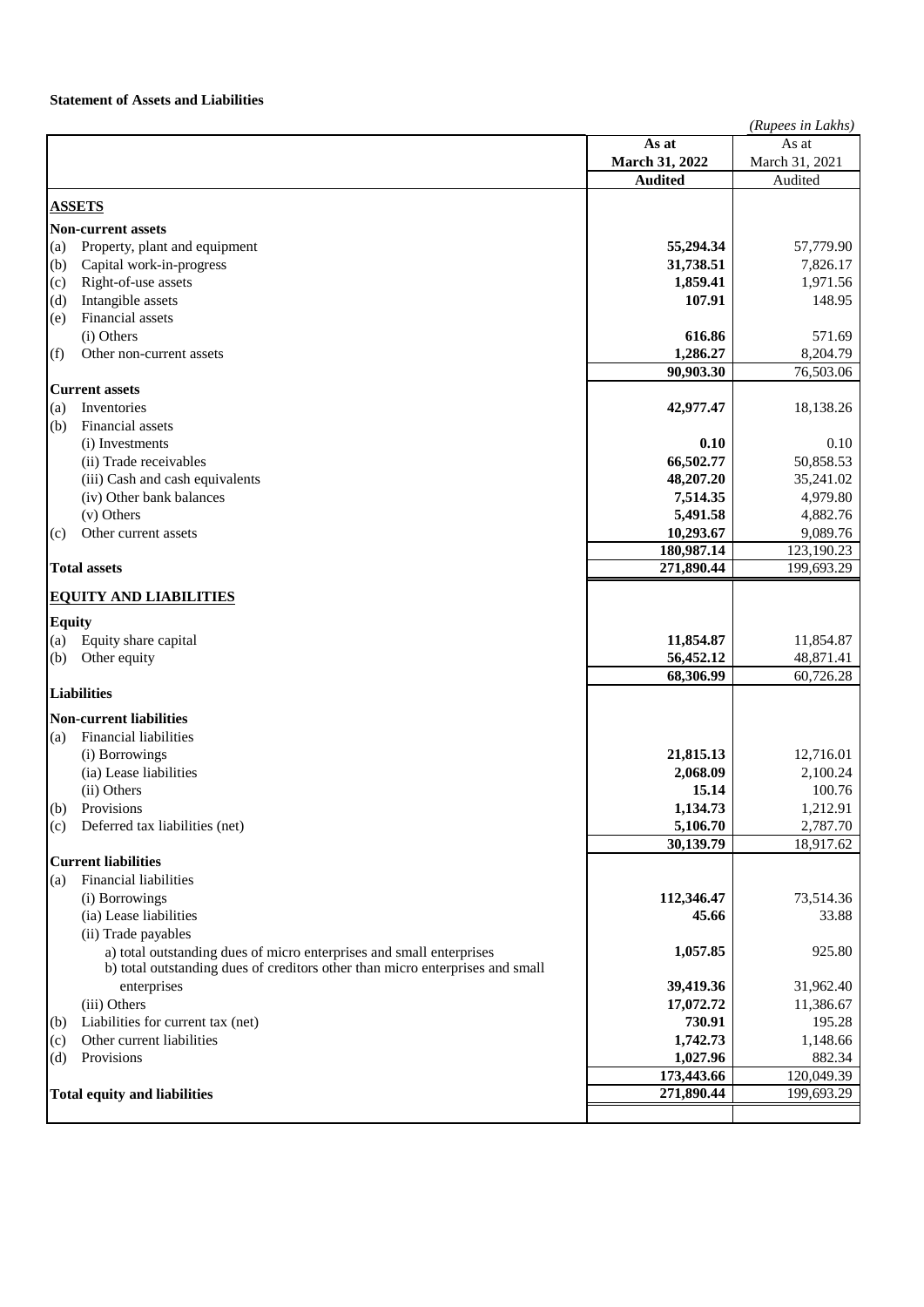|                                                                                        |                                                                                                   |                       | (Rupees in Lakhs)     |
|----------------------------------------------------------------------------------------|---------------------------------------------------------------------------------------------------|-----------------------|-----------------------|
|                                                                                        |                                                                                                   | For the year ended    | For the year ended    |
|                                                                                        |                                                                                                   | March 31, 2022        | March 31, 2021        |
|                                                                                        |                                                                                                   | <b>Audited</b>        | Audited               |
|                                                                                        | A Operating activities                                                                            |                       |                       |
|                                                                                        | Profit before tax                                                                                 | 13,466.01             | 10,556.06             |
|                                                                                        | Adjustments to reconcile profit before tax to net cash flows:                                     |                       |                       |
|                                                                                        | Depreciation and amortisation expense                                                             | 5,055.75              | 5,031.22              |
|                                                                                        | Net loss on disposal of property, plant and equipment                                             | 548.79                | 226.08                |
|                                                                                        | Provision for impairment of trade receivables                                                     |                       | 1,101.96              |
|                                                                                        | Bad debts written off                                                                             |                       | 1.881.10              |
|                                                                                        | Fair value loss/(gain) on financial instruments at fair value through profit or loss              | (663.65)              | 2,309.66              |
|                                                                                        | Unrealised foreign exchange differences (net)                                                     | 812.83                | (856.63)              |
|                                                                                        | Finance costs                                                                                     | 4,940.42              | 7,682.92              |
|                                                                                        | Interest income                                                                                   | (1,928.40)            | (2,117.32)            |
|                                                                                        | Liabilities no longer required written back                                                       | (345.76)              | (180.17)              |
|                                                                                        | Operating profits before working capital changes                                                  | 21,885.99             | 25,634.88             |
|                                                                                        |                                                                                                   |                       |                       |
|                                                                                        | <b>Working capital changes:</b>                                                                   |                       |                       |
|                                                                                        | (Increase)/decrease in Inventories                                                                | (24, 839.21)          | 6,473.13              |
|                                                                                        | (Increase)/decrease in Trade receivables                                                          | (15, 644.24)          | 90,789.06             |
|                                                                                        | Decrease/(increase) in Other financial assets                                                     | 455.76                | (956.62)              |
|                                                                                        | (Increase)/decrease in Other assets                                                               | (1,095.95)            | 3,561.23              |
|                                                                                        | Increase/(decrease) in Trade payables                                                             | 7,641.02              | (24, 667.47)          |
|                                                                                        | Increase/(decrease) in Other financial liabilities                                                | 3,713.43              | (222.82)              |
|                                                                                        | Increase/(decrease) in Other current liabilities and provisions                                   | 976.12                | (2,671.44)            |
|                                                                                        |                                                                                                   | (28,793.07)           | 72,305.07             |
|                                                                                        | Cash (used in) / generated from operations                                                        | (6,907.08)            | 97,939.95             |
|                                                                                        | Income tax paid                                                                                   | (1,814.37)            | (1,736.68)            |
|                                                                                        | Net cash flow (used in) / from operating activities $(A)$                                         | (8,721.45)            | 96,203.27             |
|                                                                                        |                                                                                                   |                       |                       |
|                                                                                        | <b>B</b> Investing activities                                                                     |                       |                       |
|                                                                                        | Purchase of property, plant and equipment including capital work-in-progress and capital advances | (16,966.35)           | (9,875.91)            |
|                                                                                        | Proceeds from sale of property, plant and equipment                                               | 12.41                 | 16.65                 |
|                                                                                        | Investments in bank deposits (having original maturity of more than three months)                 | (20,755.35)           | (4,721.31)            |
|                                                                                        | Redemption/maturity of bank deposits (having original maturity of more than three months)         | 18,195.81             | 1,449.76              |
|                                                                                        | Interest received                                                                                 | 822.29                | 1,068.17              |
|                                                                                        | Net cash flow (used in) investing activities (B)                                                  | (18,691.19)           | (12,062.64)           |
|                                                                                        |                                                                                                   |                       |                       |
|                                                                                        | <b>C</b> Financing activities                                                                     |                       |                       |
|                                                                                        | Proceeds from long-term borrowings                                                                | 15,920.20             | 512.34<br>(7, 492.28) |
|                                                                                        | Repayment of long-term borrowings<br>Payment of principal portion of lease liaiblities            | (7,665.01)<br>(36.26) | (30.76)               |
|                                                                                        |                                                                                                   | 38,811.17             | (54, 355.36)          |
|                                                                                        | Proceeds from/(repayment of) short-term borrowings (net)                                          | (5,466.13)            | (8,240.38)            |
|                                                                                        | Finance cost paid<br>Dividend paid to equity shareholders                                         | (1, 185.15)           | (592.57)              |
|                                                                                        | Net cash flow from / (used in) financing activities $(C)$                                         | 40,378.82             | (70, 199.01)          |
|                                                                                        |                                                                                                   |                       |                       |
|                                                                                        | Net increase in cash and cash equivalents (A+B+C)                                                 | 12,966.18             | 13,941.62             |
| Cash and cash equivalents at the beginning of the year                                 |                                                                                                   | 35,241.02             | 21,299.40             |
|                                                                                        | Cash and cash equivalents at the end of the year                                                  | 48,207.20             | 35,241.02             |
|                                                                                        |                                                                                                   |                       |                       |
|                                                                                        | <b>Components of cash and cash equivalents</b>                                                    |                       |                       |
| Cash on hand                                                                           |                                                                                                   | 2.80                  | 1.49                  |
| Balances with banks on current accounts                                                |                                                                                                   | 8,254.40              | 2,014.45              |
| Balances with banks on deposit accounts with original maturity of three months or less |                                                                                                   | 39,950.00             | 33,225.08             |
| <b>Total cash and cash equivalents</b>                                                 |                                                                                                   | 48,207.20             | 35,241.02             |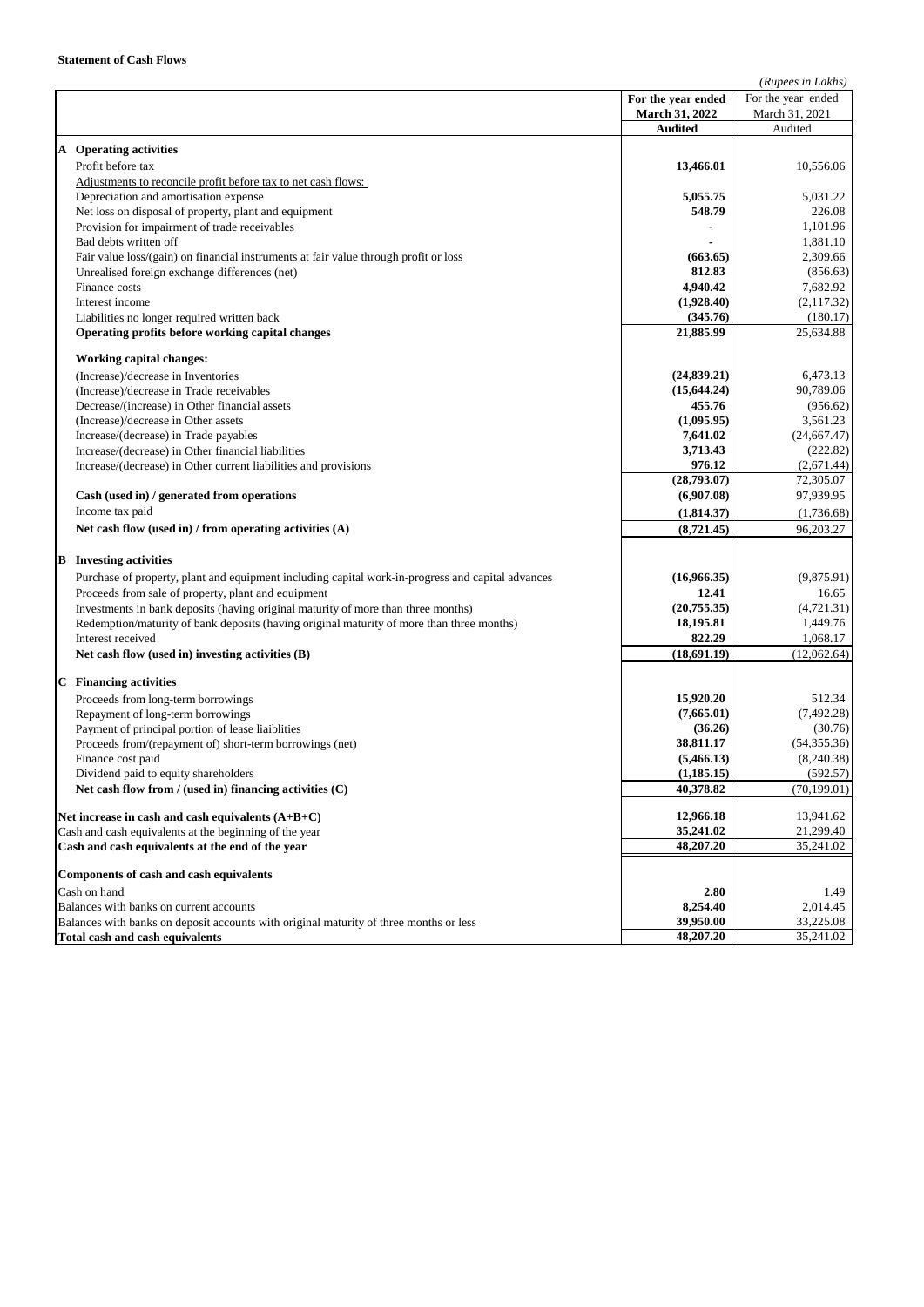## Notes:

- 1. The audited financial results for the quarter ended and year ended March 31, 2022 of Mangalore Chemicals and Fertilizers Limited ("the Company") have been reviewed by the Audit Committee and approved by the Board of Directors at their respective meetings held on May 17, 2022.
- 2. The audited financial results have been prepared in accordance with the Indian Accounting Standards ("Ind AS") prescribed under Section 133 of the Companies Act, 2013, read with relevant Rules issued thereunder and other accounting principles generally accepted in India and in compliance with Regulation 33 of the SEBI (Listing Obligations and Disclosure Requirements) Regulations, 2015, as amended.
- 3. The Company is engaged in the manufacture, sale and trading of fertilisers which constitutes a single operating segment as per Ind AS 108 and hence separate segment disclosures have not been furnished.
- 4. The urea concession income for the quarter / year has been recognized based on management's estimate, pending finalization by the Government of India ('GOI').
- 5. The Company had during the year ended March 31, 2021 recognised urea subsidy income of INR 2,914 Lakhs without benchmarking its cost of production using naphtha with that of gas-based urea manufacturing units recently converted to natural gas, as notified by the Department of Fertilizers [DoF] for subsidy income computation, against which the Company had filed a writ petition against the DoF before the Hon'ble High Court of Delhi [DHC]. Pending finalization of writ petition before the DHC, the management, based on legal opinion and considering the fact that the energy cost is always a pass through in subsidy computation, believes that artificial benchmarking is arbitrary and discriminatory and is confident of realisation of the aforesaid subsidy income.
- 6. Consequent to reassessment of uncertainity over eventual realization arising due to the order of DoF against the Company (challenged by a writ petition which is pending before DHC), during the year ended March 31, 2021, the Company derecognized subsidy income of INR 2,686 Lakhs relating to higher energy norms which was recognized till December 31, 2020 of fiscal year ended 31 March 2021.
- 7. The Board of Directors of the Company has proposed dividend of INR 1.20 per equity share of INR 10 each amounting to INR 1,422.18 Lakhs for the year ended March 31, 2022. The proposed dividend on equity shares is subject to approval at the ensuing annual general meeting and accordingly have not been recognized as a liability.
- 8. The Code on Social Security, 2020 ('Code') relating to employee benefits received Presidential assent in September 2020. However, effective date and the final Rules/ interpretation have not yet been notified / issued. The Company is in the process of assessing the impact of the Code and will recognize the impact, if any, based on its effective date.
- 9. The figures of the quarter ended March 31, 2022 / 2021 are the balancing figures between the audited figures in respect of the financial year up to March 31, 2022 / 2021 and the unaudited published year-to-date figures up to December 31, 2021 / 2020 being the date of the end of third quarter of the financial year which were subjected to limited review.